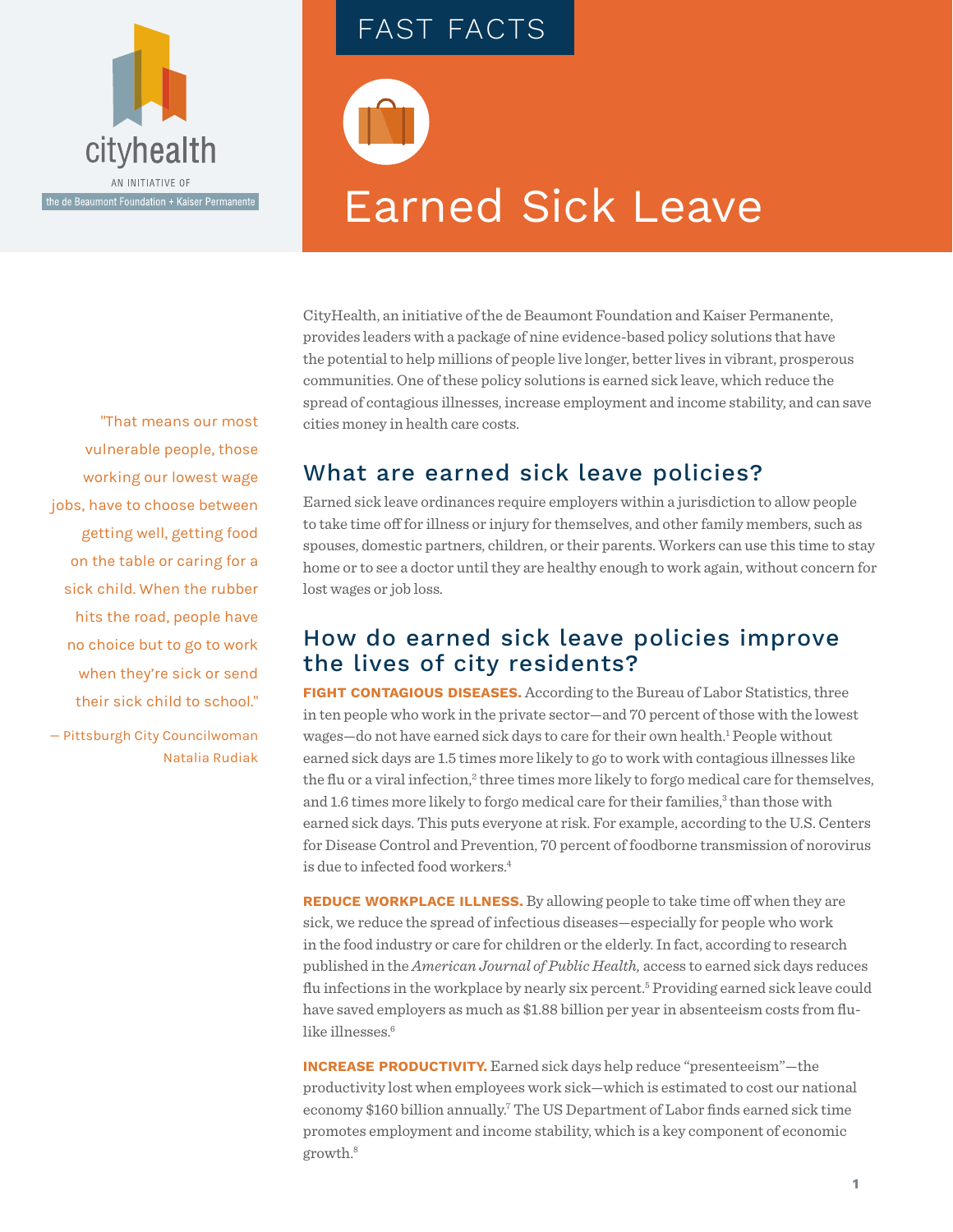**PROTECT LOWER-INCOME POPULATIONS.** When Seattle required earned sick leave for all workers, the biggest increases in coverage were for part-time and lower-income workers, particularly those working in the hospitality industry.9 Another study found that low income workers without earned sick leave were the most likely to forgo medical care for themselves or their families.3

## What is the evidence that earned sick leave policies work?

The Robert Wood Johnson Foundation's What Works for Health database cites expert opinion that earned sick days improve access to health care and health outcomes for individuals and the wider population. According to the US Department of Labor, earned sick leave protects people from losing income and employment, and ensures workers take the time to get medical care for themselves and their children when they are ill.8 Evidence shows that access to earned sick leave is associated with:

- Greater use of physician services, including cancer screenings, and reduced reliance on emergency room visits when health problems go untreated;<sup>10,11</sup>
- Increased job stability and the likelihood that low income parents take leave when their children have health problems;12,13
- In the case of lack of access to earned sick leave, increased risk of illness for individuals and the spread of contagious illness among the wider population.5

According to evidence from the Institute for Women's Policy Research, if all US employees had earned sick leave, it would reduce emergency room visits by an estimated \$1.3 million a year, saving \$1.1 billion in medical costs annually.14

## What is the evidence that businesses support earned sick leave policies?

Studies have shown that in cities and states that have implemented earned sick days, business owners are

supportive of the policy and report that the costs are nonexistent or minimal.15–17 A year and a half after implementation of Connecticut's earned sick days law, three-quarters of surveyed employers expressed support for the policy, and most reported a modest or no impact on their costs and business operations. According to a study by the city auditor of Seattle, 70 percent of business owners favored the city's earned sick leave law one year after it was implemented.<sup>18</sup>

### What are some future policy issues to consider?

Cities looking to boost residents' health and well-being are considering not only earned sick leave policies, but also earned family leave, which allows working women and men to take time off to care for a child or other immediate relatives. According to the US Department of Labor Statistics, only 13 percent of US private sector workers—and 4 percent of private sector workers with the lowest wages—have access to earned family leave through their employers.<sup>19</sup> According to the Robert Wood Johnson Foundation's County Health Rankings and Roadmaps project, earned family leave is linked to reduced infant mortality, increased rates of breastfeeding, and improved child and family health and well-being overall.<sup>20</sup>

### **RESOURCES FOR CITIES ON EARNED SICK LEAVE POLICIES**

**[CDC-TWH](https://www.cdc.gov/niosh/programs/totalworkerhealth/)** Centers for Disease Control and Prevention—Total worker health.

**[Better Workplaces, Better Businesses](http://betterwbb.org/about-2/)** National listing of businesses that support public policies to improve workplaces; includes model legislation.

**[Grassroots Change](https://grassrootschange.net/category/paid-sick-days/)** Grassroots Change. Connecting for better health.

**[FVW-Paid sick days](http://familyvaluesatwork.org/media-center/timeline-of-wins)** Paid sick days wins. Family Values at Work (FVW).

**[Paid Sick Days Campaign](http://www.paidsickdays.org/)** National Partnership for Women and Families' compilation of research and policy relating to paid sick leave.

**[A Better Balance](https://www.abetterbalance.org/resources/paid-sick-time/)** Source for model legislation, policy developments, and research on paid sick leave policies, including **[this comparison chart](https://www.abetterbalance.org/paid-sick-time-laws/)** of policies at the state and local level.